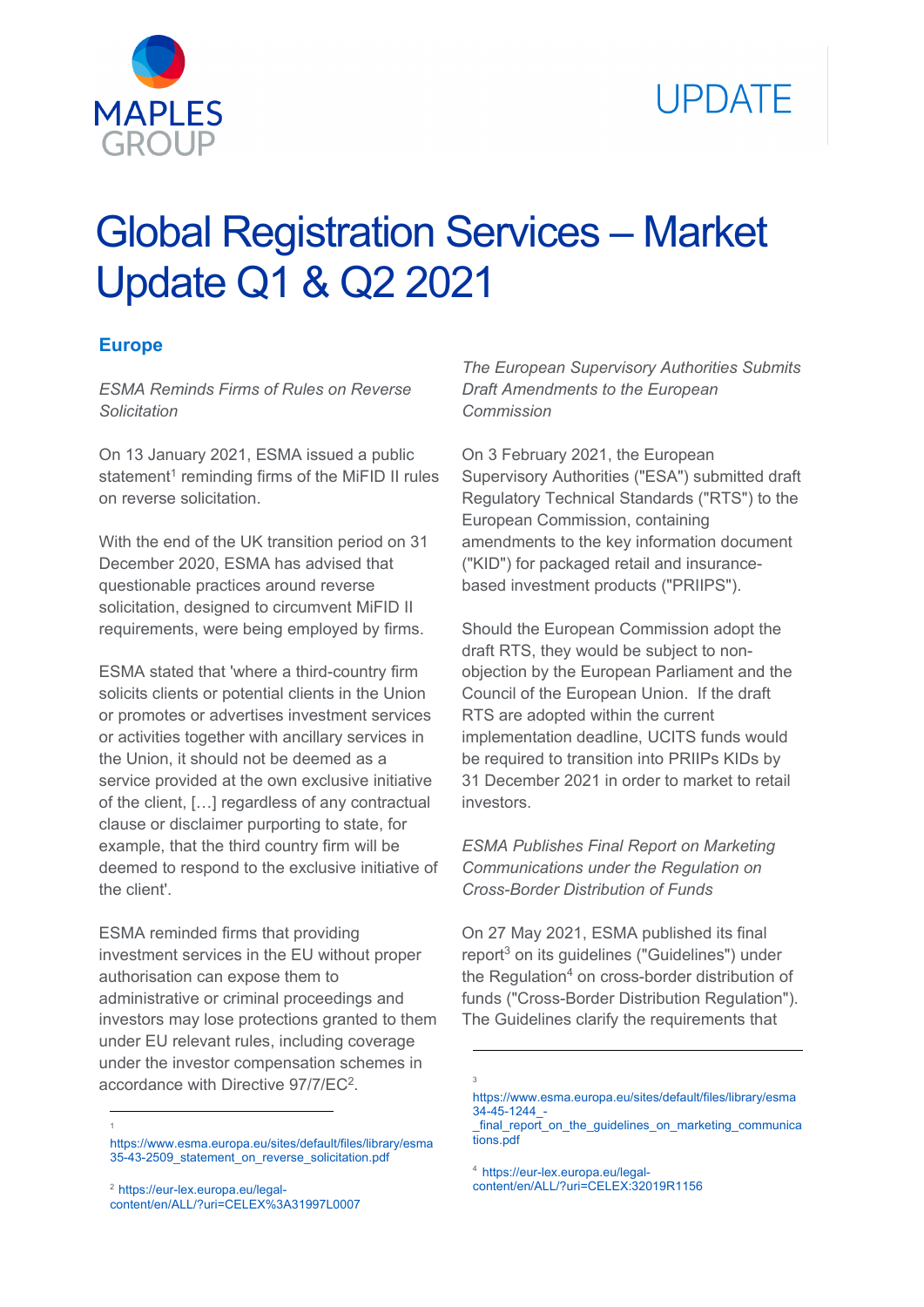

funds' marketing communications must meet, which is to:

- Be identifiable as such;
- Describe the risks and rewards of purchasing units or shares of an AIF or units of a UCITS in an equally prominent manner; and
- Contain clear, fair and not misleading information, taking into account the online aspects of marketing communications.

ESMA conducted a public consultation<sup>5</sup> on these Guidelines to gather the views of relevant stakeholders. The report published contains a feedback statement summarising the responses received and highlighting the amendments and clarifications introduced in the final guidelines to consider the feedback received during this consultation.

The Guidelines will be translated into the official languages of the EU and published on ESMA's website. The publication of the translations will trigger a two-month period during which national competent authorities ("NCAs") must notify ESMA whether they comply or intend to comply with the Guidelines. The guidelines will apply 6 months after the date of the publication of the translations.

The Cross-Border Distribution of Funds Directive is to be transposed by Member States by 2 August 2021. The substantive provisions of the Cross-Border Distribution Regulation are to apply from that date. For further details see our client update EU Cross-Border Fund Distribution Rules – Are You Ready?<sup>6</sup>.

*ESMA Publishes Updated AIFMD Q&A and an Opinion* 

On 28 May 2021, ESMA published an updated Q&A<sup>7</sup> on the application of the AIFMD and an Opinion8 on collecting information for monitoring systemic risk under Article 24(5) of the Directive.

The Q&A update added three new Q&As to the reporting obligations to NCAs under Articles 3, 24 and 42.

The three new questions (Q.84, Q.85 and Q.86) in this section look at what risk is measured by NET DV01, NET CS01 and Net Equity Delta and how these should be reported.

The Opinion refers to ESMA's final report on guidelines on reporting obligations, the aim of which is to clarify the information that AIFMs should provide to their NCAs in order to comply with AIFMD requirements.

Noting that ESMA's reporting template in Annex IV of the AIFMD Delegated Regulation sets out an extensive list of information which AIFMs must report to their NCAs, ESMA is of the view that effective monitoring of systemic risk potentially caused by one AIFM or a group of AIFMs would be facilitated if NCAs adopted a common approach when using their power to require additional information under Article 24(5) and that this additional information would also allow for more comprehensive oversight of AIFM activities by supplementing reporting in such areas as risk measures and short positions.

<u>.</u> 7

8

1

<sup>5</sup> https://www.esma.europa.eu/press-

news/consultations/consultation-draft-guidelines-marketingcommunication

<sup>6</sup> https://maples.com/en/knowledge-centre/2021/6/eu-crossborder-fund-distribution-rules-are-you-ready

https://www.esma.europa.eu/sites/default/files/library/esma 34-32-352\_qa\_aifmd.pdf

https://www.esma.europa.eu/sites/default/files/library/esma 50-164-4605\_opinion\_risk\_metrics.pdf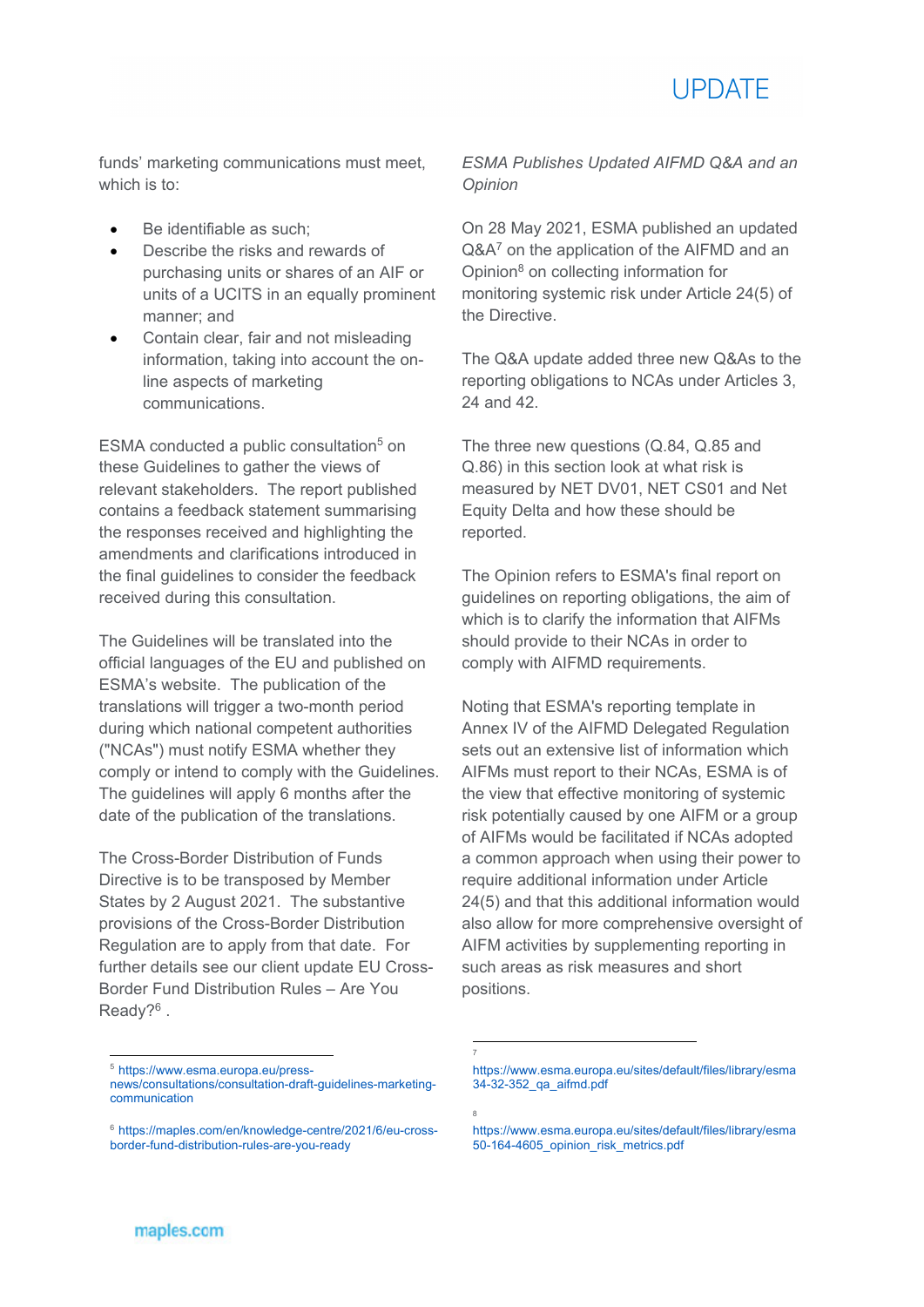

It sets out details of additional information that ESMA considers NCAs could require AIFMs to report periodically under Article 24(5) of AIFMD. It provides clarification on three risk measures (value-at-risk, net FX delta and net commodity delta) by providing guidance to AIFMs, definitions of the relevant risk measures and practical examples to facilitate their reporting.

*AIFMD MoUs Signed by EU Authorities*

On 24 June 2021, ESMA released an updated list of MoUs<sup>9</sup> signed by EU authorities.

*ESMA Publishes First Report on National Rules Governing the Marketing of Investment Funds Under the Cross-Border Distribution Regulation* 

On 30 June 2021, ESMA issued its first report<sup>10</sup> on national rules governing the marketing of investment funds under the Cross-Border Distribution Regulation. Based on responses provided by NCAs, the report provides an overview of the marketing requirements across Member States and analyses the effects of national laws, regulations and administrative provisions of investment funds. ESMA will submit a new iteration of the report in two years and see here<sup>11</sup> for further details.

# **United Kingdom**

*FCA Updates the TMPR Process for Adding a New Sub-Fund Webpage* 

On 31 December 2020, the Financial Conduct Authority ("FCA") updated its webpage<sup>12</sup> explaining the process for adding a new subfund to an umbrella scheme in the temporary marketing permissions regime ("TMPR"). It inserted links to the final versions of the following:

- Direction under regulations 63(3)(c) and 64(1) of the Collective Investment Schemes (Amendment etc.) (EU Exit) Regulations 2019.
- Notification letter for recognition of a new sub-fund. Applicants should only use this form in order to notify the FCA of a new sub-fund that becomes authorised by its home state regulator on or after 11:00pm on 31 December 2020.

# *Update to the FCA's Temporary Permissions Regime Webpage*

On 4 March 2021, the FCA published three new webpages regarding the temporary permissions regime ("TPR"):

 $\bullet$  Supervising firms in the TPR<sup>13</sup>;

-

- Landing slots for firms in the TPR14; and
- Cancelling a temporary permission15.

The FCA has stated that firms in the TPR are supervised in the same way as other

<sup>9</sup> https://www.esma.europa.eu/document/aifmd-moussigned-eu-authorities

<sup>10</sup> https://www.esma.europa.eu/document/marketingrequirements-and-marketing-communications-underregulation-cross-border

<sup>11</sup> https://thoughts.maples.com/post/102h20n/esma-reporton-marketing-requirements-and-communications-undercbdf-regulation

<sup>12</sup> https://www.fca.org.uk/brexit/temporary-permissionsregime-tpr/adding-new-sub-fund-umbrella-scheme-tmpr

<sup>13</sup> https://www.fca.org.uk/brexit/temporary-permissionsregime-tpr/supervising-firms

<sup>14</sup> https://www.fca.org.uk/brexit/temporary-permissionsregime-tpr/landing-slots-firms

<sup>15</sup> https://www.fca.org.uk/brexit/temporary-permissionsregime-tpr/cancelling-temporary-permission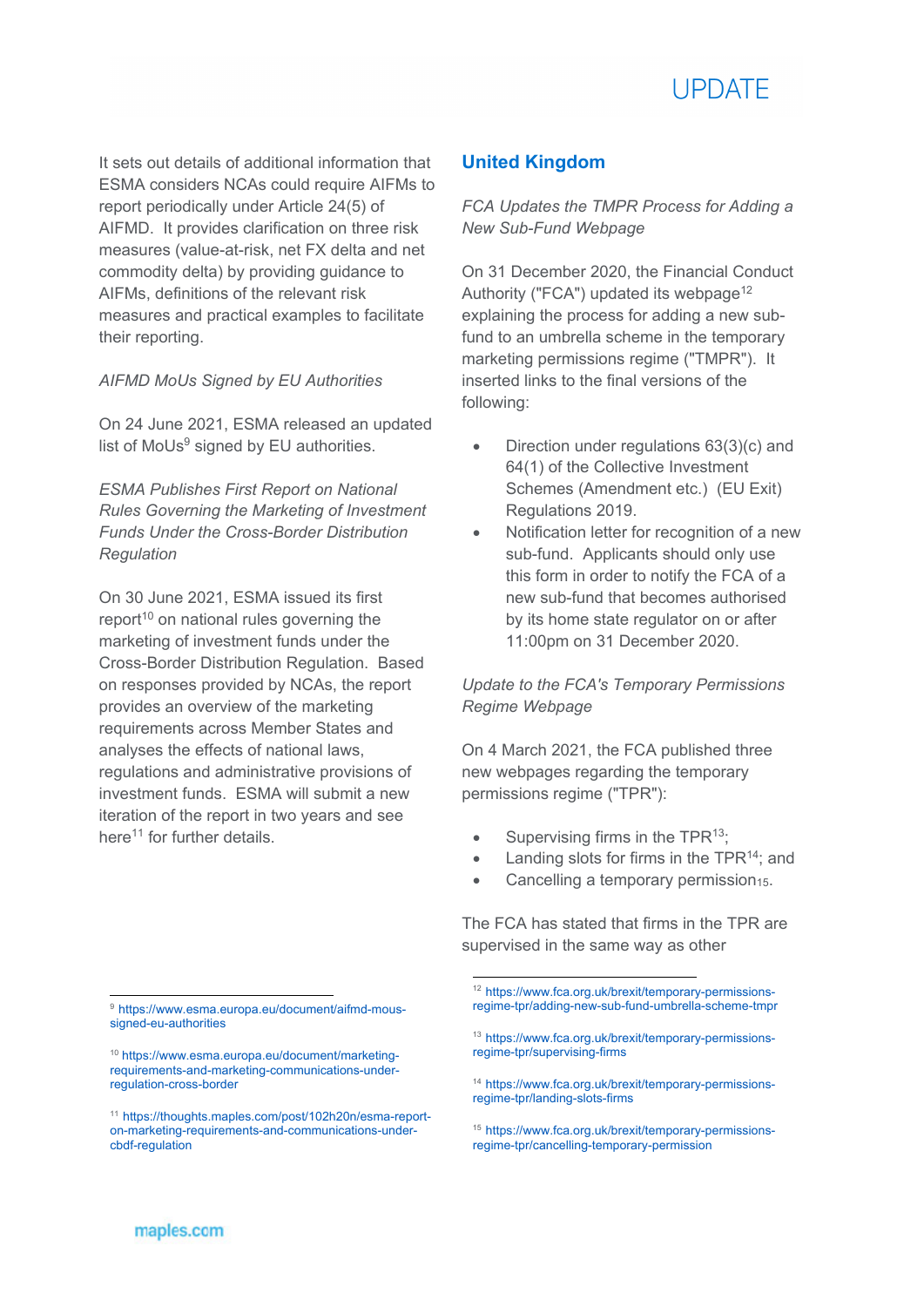

authorised firms as per Chapter 1 of their Approach to Supervision published in April 2019. The FCA highlights that firms may be subject to different rules than could have been applied to them under the EU passporting regime, such as further reporting and contacting the FCA proactively in order to deal in an open and cooperative way.

A 'landing slot' system has been implemented for certain firms in the TPR whereby the FCA provides a firm with a specified period of time during which it can apply for full Part 4A permission or to vary its existing Part 4A permission. Under the new system, the FCA will send a firm opening and closing dates in between which it can submit its application. Importantly, if a firm doesn't submit an application before its closing date, the FCA can cancel its temporary permission.

The FCA have started allocating landing slots for AIFMs marketing AIF under the UK TMPR. Any EU AIFM wishing to continue to market their AIF, EuVECA's and/or EuSEF's in the UK will need to have submitted written notification to the FCA under the NPPR no later than 11:59pm (UK time) on 1 November 2021 (noting the FCA window opens from 1 July 2021).

The FCA has also updated its webpage<sup>16</sup> on the TPR to include links to the above webpages.

#### *Financial Services Bill Receives Royal Assent*

The Financial Services Act 2021 ("Act") was published on 30 April 2021, marking a significant step for the UK in shaping its financial services regulatory framework following transition out of the Union.

The measures in the Act will, among other enhancements, promote openness between the UK and international markets by simplifying the process to market overseas investment funds in the UK.

#### *FCA Webpage on UK AIFMD*

On 20 May 2021, the FCA updated its webpage<sup>17</sup> on the UK Alternative Investment Fund Managers Regulations ("UK AIFMD").

The update concerns changes to reflect the end of the Brexit transition period and the applicability of UK AIFMD rather than the EU Alternative Investment Fund Managers Directive in the UK.

# *Extension of PRIIPS Exemption for UCITS Funds*

On 1 June 2021, in one of the first signs of a post-Brexit divergence from EU fund regulations, HM Treasury ("HMT") announced<sup>18</sup> that the current exemption for UCITS funds from the requirements of the PRIIPS Regulation will be extended by five years to 31 December 2026.

HMT intends to legislate to extend this exemption to 31 December 2026.

# **Luxembourg**

<u>.</u>

*CSSF Issues FAQs Providing Clarification on the Application of MiFID to Luxembourg Investment Fund Managers* 

The Commission de Surveillance du Secteur Financier ("CSSF") has issued an update to its

<sup>16</sup> https://www.fca.org.uk/brexit/temporary-permissionsregime-tpr#revisions

<sup>17</sup> https://www.fca.org.uk/firms/aifmd-uk

<sup>18</sup> https://www.gov.uk/government/news/announcement-hmtreasury-to-extend-priips-exemption-for-ucits-funds-for-fiveyears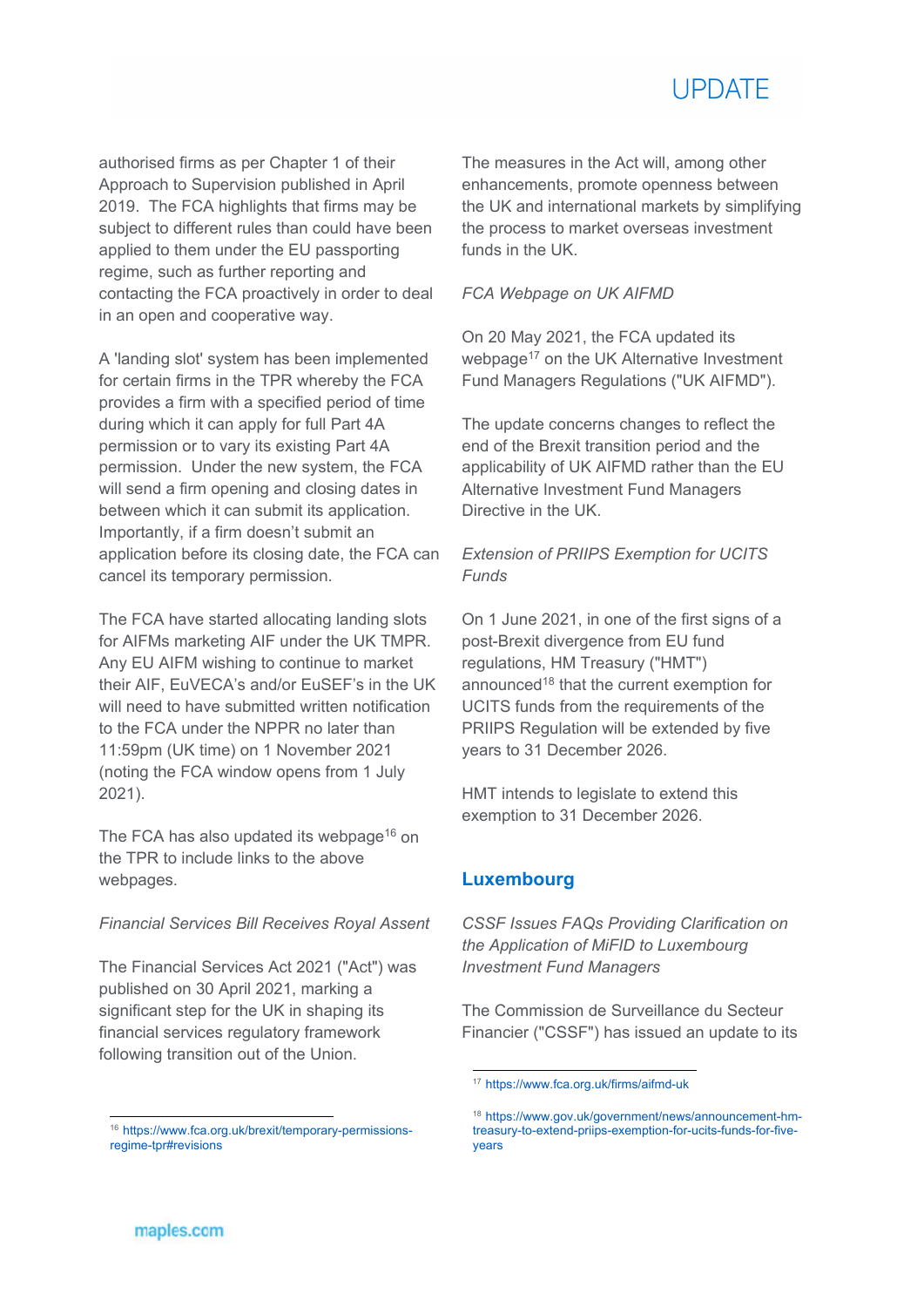

FAQs19 for both UCITS and AIFs to clarify the application of MiFID to investment fund managers.

# **Belgium**

*FSMA Consults on Q&As Regarding Advertisements for Investment Products* 

Following an open consultation at the end of 2020, on 1 April 2021 the Financial Services and Markets Authority ("FSMA") published  $Q&As$  (available in French<sup>20</sup> and Dutch<sup>21</sup> only) regarding advertisements for investment products when they are offered to the public, admitted to trading and distributed to retail clients.

The FSMA Q&As sets out good practice aiming to ensure that advertisements are not inaccurate or misleading and reflect what is contained in the prospectus and seek to ensure these advertisements are prepared in compliance with the content requirements set out in Article 22 of Regulation (EU) 2017/112922.

# *FSMA Integrates ESMA's Guidelines on Performance Fees*

On 1 December 2020, FSMA confirmed that it will integrate the European Securities and Markets Authority's ("ESMA") guidelines<sup>23</sup> on

21

-

https://www.fsma.be/sites/default/files/legacy/content/FR/cir c/2021/fsma\_2021\_09\_fr.pdf

https://www.fsma.be/sites/default/files/legacy/content/NL/cir c/2021/fsma\_2021\_09\_nl.pdf

<sup>22</sup> https://eur-lex.europa.eu/legalcontent/EN/TXT/?uri=CELEX%3A32017R1129

23

https://www.esma.europa.eu/sites/default/files/library/esma

The guidelines provide comprehensive guidance to fund managers when designing performance fee models for the funds they manage, including the assessment of the consistency between the performance fee model and the fund's investment objective, policy and strategy.

ESMA's guidelines aim to harmonise the way fund managers charge performance fees to retail investors, as well as the circumstances in which performance fees can be paid.

The guidelines apply to new UCITS funds and certain AIFs created after the guidelines were integrated and which intend to make use of performance fees should be compliant upon inception.

Existing UCITS funds and certain AIFs with performance fees should apply the guidelines by the beginning of the financial year following 5 July 2021 (i.e. six months from when the guidelines were integrated).

The AIFs impacted by the guidelines are those which are open-ended and marketed to retail investors in accordance with AIFMD Article 43 except for EUVECAs (or other types of venture capital AIFs), EUSEFs, private equity AIFs or real estate AIFs.

# **France**

<u>.</u>

*French Regulator Reminds UK Firms of their Obligations to French Customers* 

On 4 January 2021, the French Prudential Supervision and Resolution Authority ("ACPR")

\_34-39- 968\_final\_report\_guidelines\_on\_performance\_fees.pdf

<sup>19</sup> https://www.cssf.lu/en/2021/06/publication-of-the-cssffaq-providing-clarifications-on-the-application-of-mifid-toluxembourg-investment-fund-managers-ifms/

 $20$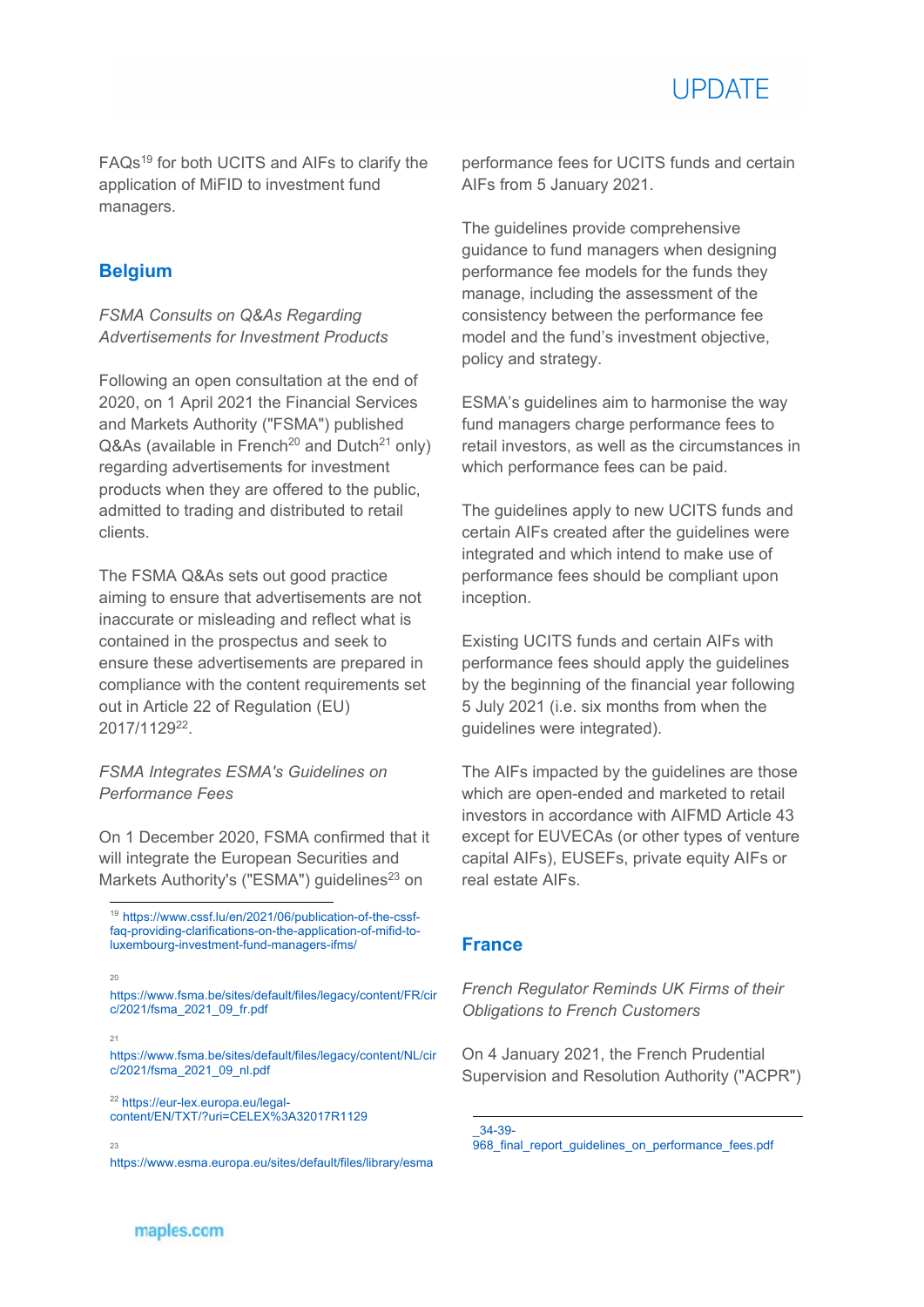

issued a press release<sup>24</sup> reminding UK authorised financial institutions of their obligations towards customers residing in France.

The ACPR press release reiterated that UK financial institutions are required to provide their clients and customers in France, in a clear and comprehensive manner, with tailored information on how their services continue or cease to be provided in France. The ACPR is permitted to monitor the content of communications made to customers residing in France.

The press release comes at the end of the transition period and acts as a warning that the French regulator will not be pushed around by UK authorised financial institutions.

#### **Italy**

*CONSOB Issue Press Release Regarding the Operation of British Financial Intermediaries in Italy after Brexit* 

On 2 January 2021, CONSOB issued a press release<sup>25</sup> regarding the introduction of new measures concerning British financial intermediaries operating in Italy after Brexit.

It states that if a British financial intermediary applied, before 31 December 2020, for a new authorisation to operate in Italy, it may carry on its activities performed by it before the end of the transitional period until the authorisation is either granted or refused, in any case no later than 30 June 2021.

During this period, British financial intermediaries can keep on operating in Italy as they await authorisation to do business in the country as non-European Union companies. The intermediary is limited to activities for which its authorisation is sought and to its outstanding contractual relationships. Should a financial intermediary's authorisation application be refused, it must cease its nonauthorised activities within three months of the decision in a non-detrimental way towards its clients. British financial intermediaries providing investment services in Italy must give their clients adequate information about the consequences of Brexit.

# **Switzerland**

#### *Use of Addenda by UCITS Funds*

The Swiss Financial Market Supervisory Authority ("FINMA") has further strengthened its requirements regarding the integration of addenda into UCITS prospectuses. If the addendum exceeds one page (i.e. both sides), the addendum must be incorporated into the home state approved prospectus and the Swiss prospectus which must be filed with FINMA within three months. This is a change from the previous deadline of six months. FINMA may, on a case by case basis, agree to extend this deadline if they accept a prior explanation as to why it is not possible to meet this deadline. However, this must be agreed in advance of the deadline for implementation lapsing.

Addenda which don't exceed one page (both sides) must still be incorporated into the home state approved prospectus within six months.

#### 25

<sup>&</sup>lt;sup>24</sup> https://acpr.banque-

france.fr/sites/default/files/medias/documents/20210104\_pr \_brexit\_acpr.pdf

https://www.consob.it/documents/46180/46181/com\_clients \_20210102\_EN.pdf/2c18bfe8-f6c8-41b1-91f5- 0ea99e15a878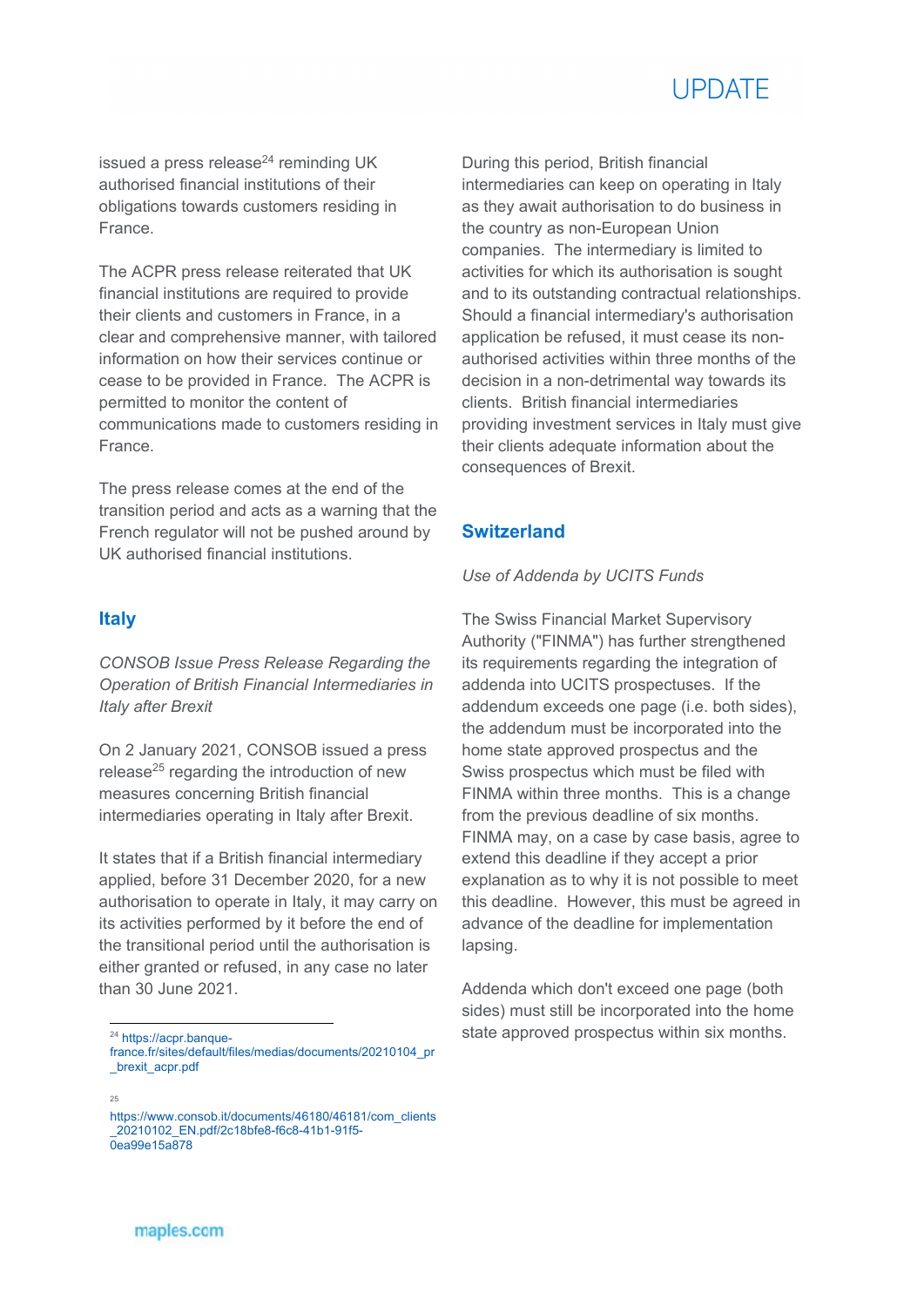

#### *Marketing of Foreign Funds in Switzerland*

The Financial Services Act<sup>26</sup> ("FinSA") has amended the rules for the distribution and offering of foreign collective investment funds ("Foreign CIS") in Switzerland. When offering Foreign CIS to qualified investors (apart from high net worth individuals when opting out), it is no longer necessary to appoint a Swiss representative or Swiss paying agent. By contrast, when Foreign CIS are offered to retail clients, existing requirements remain largely the same.

Under FinSA where Swiss clients are invited to acquire a foreign fund and the information provided is specific enough for an investor to make an investment decision, the foreign fund will be subiect to Swiss law. As before, Foreign CIS must still be approved by FINMA before they can be offered to non-qualified investors in Switzerland. Such offers generally still require a prospectus and where the Foreign CIS is offered to retail clients, an easily understandable key information document must now be produced in addition to the prospectus. Foreign CIS which are exclusively offered to qualified investors do not require approval from FINMA and such offers do not trigger any prospectus or KID publication requirements.

Following the introduction of FinSA it is no longer necessary to obtain a distributor's license in order to offer or advertise funds. However, offering or advertising of Foreign CIS in Switzerland may trigger certain obligations under FinSA such as the registration of client advisers in a Swiss register of advisers or special duties of conduct and due diligence.

*FINMA Updates Swiss Representatives' Duties to Foreign CIS* 

On 1 January 2021, the FINMA replaced its Circular 2013/09 with a revised FINMA Collective Investments Schemes Ordinance27, which now contains FINMA's updated supervisory practice regarding the duties of Swiss representatives of Foreign CIS.

The main changes to the duties regard the publication and notification duties of Swiss representatives in relation to Foreign CIS approved by FINMA for offer to non-qualified investors in Switzerland.

FINMA no longer requires a Swiss specific publication summarising the material changes to the relevant fund documents of Foreign CIS (prospectus, articles of association/instruments of incorporation/trust deed, as applicable) anymore but, requires a publication in the Swiss publication instrument of the Foreign CIS of only those changes which are subject to a publication duty in the home state of the Foreign CIS in accordance with the publication/notice published or otherwise issued in the home state.

The content of the Swiss publication must correspond with the publication/notice in the Foreign CIS' home state and furthermore needs to be published in the chosen filing language for the relevant fund documents in Switzerland (either English or any Swiss official language) at the same date as in the home state. This means that, except for the inclusion of the mandatory Swiss information (name and address of Swiss representative and paying agent and location where the relevant documents can be obtained free of charge), the original publication, as the case may be, translated in the Swiss filing language, must be published in Switzerland on the same

<sup>27</sup> https://www.fedlex.admin.ch/eli/cc/2019/758/en

<u>.</u>

<sup>26</sup> https://www.fedlex.admin.ch/eli/cc/2019/758/en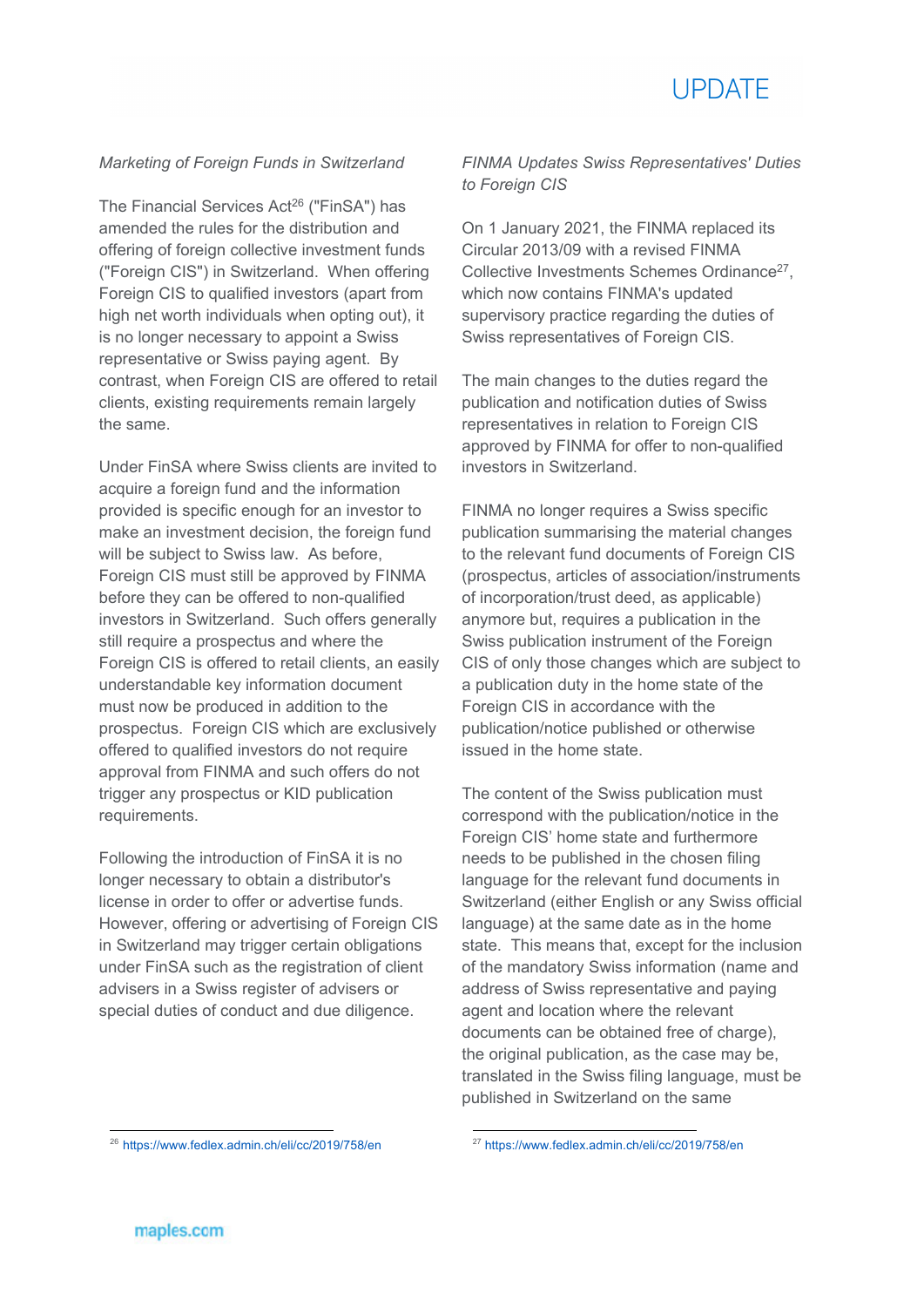

publication or mail-out date as in the home state.

Updated fund documents must still be filed with FINMA within 30 days of their entry into force which is understood as 30 days from the home state regulator's approval date of the respective document or a later effective date of the changes.

In addition to existing notification obligations, representatives of Foreign CIS are newly required to notify FINMA immediately if gating is imposed for any Foreign CIS exercises its gate.

The updates are aimed at improving the efficiency of the publication process in Switzerland and alleviating the regulatory burden on Foreign CIS and Swiss representatives.

#### *Revision of SIX Swiss Exchange Regulations*

On 1 July 2021, revised regulations of SIX Swiss Exchange on ad hoc publicity and corporate governance will enter into force. The revised regulations will provide changes relevant to issuers of listed securities on SIX Swiss Exchange.

The three key changes are:

- The SIX will abolish the obligation to disclose 'per-se' price sensitive facts, i.e., facts that were previously always qualified as price sensitive and needed to be disclosed regardless of whether they were capable of triggering a significant change in the share price.
- Public announcements that include price-sensitive facts must be explicitly labelled 'ad hoc announcement pursuant to article 53 LR' to distinguish them from other announcements.

• Issuers are required to establish internal rules and procedures governing the process to decide when the publication of a price-sensitive fact is postponed.

The new circular no. 1 of the Issuers Committee28 dated 10 March 2021 sets out guidance on the interpretation of the amended rules.

# **Hong Kong**

*Securities & Futures Commission of Hong Kong Updates FAQs Relating to Open-Ended Fund Companies* 

On 3 February 2021, the Securities & Futures Commission of Hong Kong ("SFC") updated its FAQs relating to open-ended fund companies<sup>29</sup>, specifically to Question 24 which deals with Hong Kong scheme money and subscription money.

The SFC has clarified that the requirement under Appendix A of the Code on Open-ended Fund Companies, that Hong Kong scheme money must be paid into a segregated bank account within one business day, applies to subscription money.

Custodians of open-ended fund companies in Hong Kong should be aware of this update as this responsibility lies with them.

# *SFC Updates FAQs and Guidance on Investment Products*

The Guide on Practices and Procedures for Application of Authorisation of Unit Trusts and

<sup>-</sup><sup>28</sup> https://www.ser-

ag.com/dam/downloads/regulation/listing/circulars/IC-CIR1 en.pdf

<sup>29</sup> https://www.sfc.hk/-/media/files/PCIP/FAQ-PDFS/Openended-Fund-Companies-20210203.pdf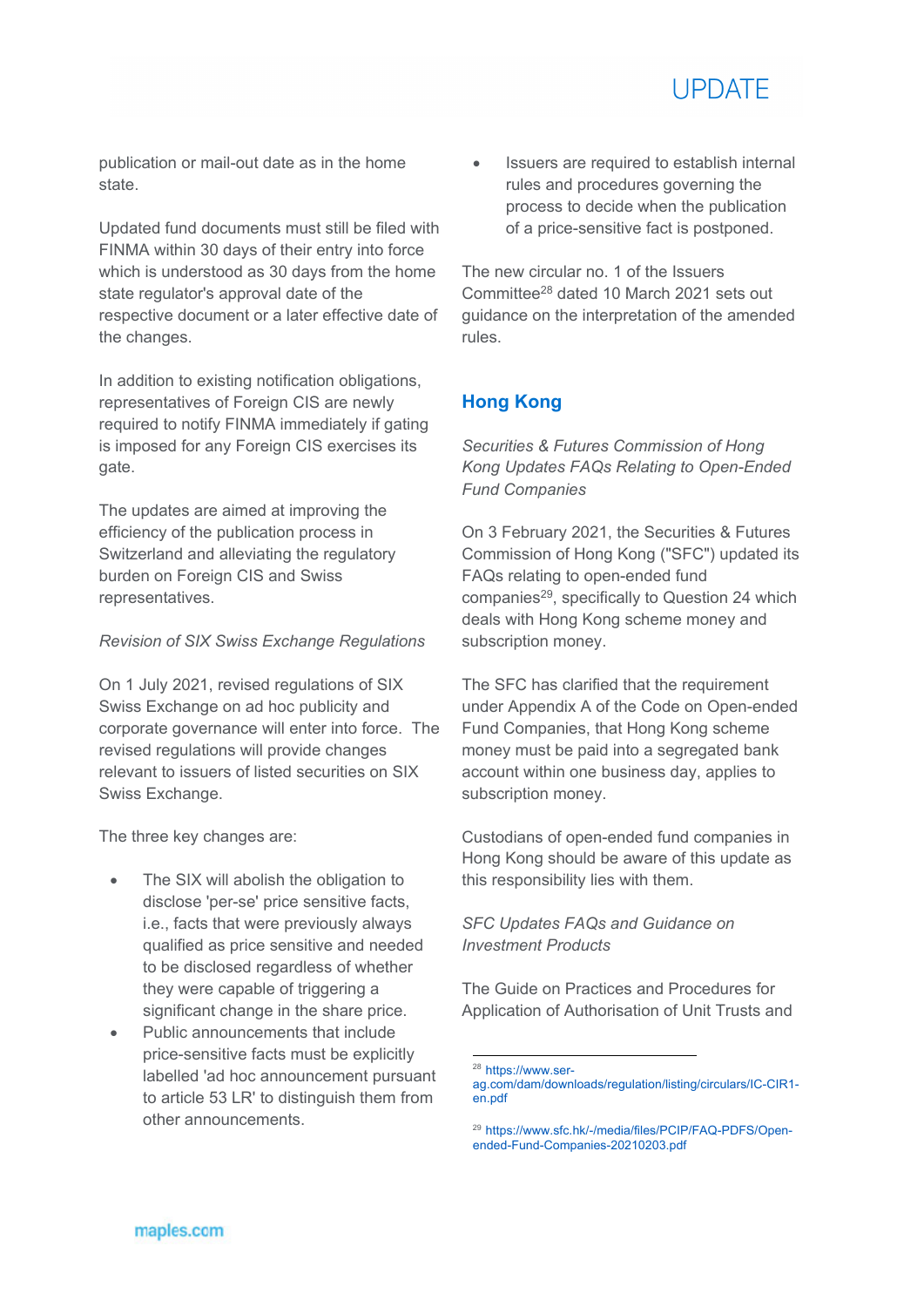

Mutual Funds<sup>30</sup> was updated to reflect the merger of the Main Board and Small and Medium Enterprises Board of the Shenzhen Stock Exchange which took effect on 6 April 2021 and credit assessment and related disclosures. Relevant disclosures in the offering documents of any SFC authorised funds should be updated where relevant. Question 19 of section 2 of the FAQ on Post Authorisation Compliance Issues of SFC authorised Unit Trust and Mutual Funds<sup>31</sup> has been updated reflecting revisions to the disclosure and approval requirements for existing SFC authorised funds which intend to make investment in the Mainland market via the Stock Connect.

The FAQ of Mainland-Hong Kong Mutual Recognition of Funds<sup>32</sup> has been updated to include risks expected to be disclosed in the product key facts statement and/or Hong Kong covering document of a recognised Mainland fund and an explanation of illustrative examples of risk disclosures in the Hong Kong covering document of a recognised Mainland fund.

### **Singapore**

1

*New and Revised Regulatory Forms and Templates* 

The Monetary Authority of Singapore ("MAS") released $33$  a number of updated regulatory

<sup>30</sup> https://www.sfc.hk/-/media/files/PCIP/FAQ-

PDFS/Application-Guide-UTMF-20210428.pdf

<sup>31</sup> https://www.sfc.hk/-/media/files/PCIP/FAQ-PDFS/Post\_Authorization\_Compliance\_Issues\_20210428.p df

13T23%3A00%3A00.000Z&page=1

forms and templates in the period from 7 May to 12 May 2021.

*MAS: Revised Guidelines on Licensing, Registration and the Conduct of Business for Fund Management Companies* 

Revised quidelines<sup>34</sup> were issued on 14 May 2021. These guidelines set out the eligibility criteria and application procedures for licensed fund management companies ("LFMCs"), venture capital fund managers ("VCFMs"), and registered fund management companies ("RFMCs").

They also set out the ongoing business conduct requirements for LFMCs, VCFMs and RFMCs, including requirements relating to custody, valuation and reporting, conflicts of interest mitigation, disclosure and submission of periodic returns.

# **Japan**

<u>.</u>

*Proposed Regulatory Regimes for Foreign Investment Managers and Deregulation of Foreign Corporate Client Information Handling* 

On 23 December 2020 the Market System Working Group ("MSWG") under the Financial System Council, an advisory group to the Commissioner of the Financial Services Agency of Japan, released their first report concerning establishment of an international financial centre in Japan ("First Report").

The First Report argues for new foreign investment manager regulatory regimes and suggests special exemptions for (i) fund management businesses that mainly managed foreign monies and (ii) investment managers

<sup>32</sup> https://www.sfc.hk/-/media/files/PCIP/FAQ-PDFS/Mutual-Recognition-of-Funds\_Mainland-Hong-Kong\_20210428.pdf

<sup>33</sup> https://www.mas.gov.sg/regulation/regulations-andguidance?sectors=Banking&sectors=Capital%20Markets&s ectors=Insurance&sectors=Payments&content\_type=Forms %20and%20Templates&date=2021-05- 06T23%3A00%3A00.000Z%2C2021-05-

<sup>34</sup> https://www.mas.gov.sg/regulation/guidelines/guidelinesfa-04-g05-on-licensing-registration-and-conduct-ofbusiness-for-fund-managers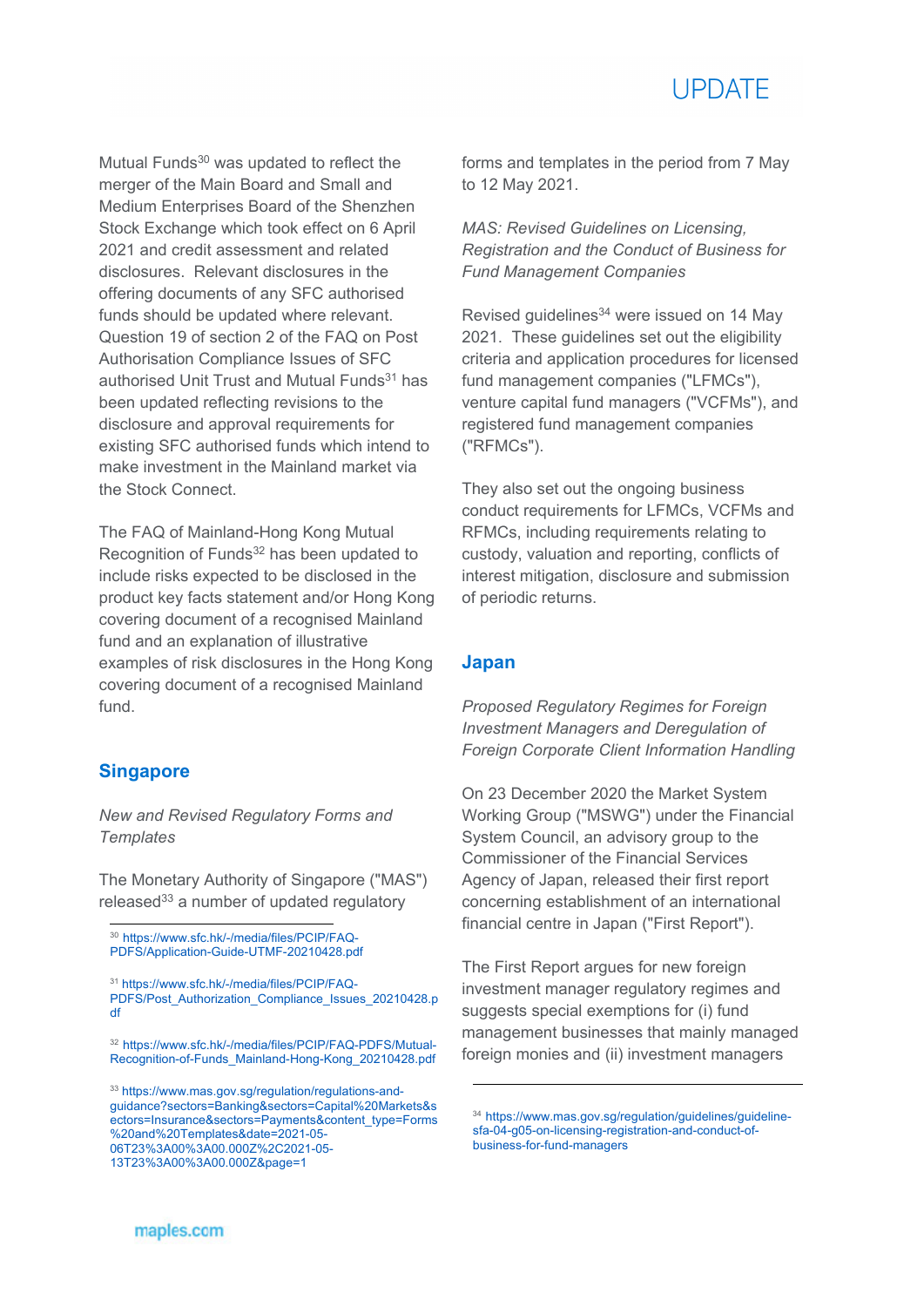

that only manage foreign monies during a transition period designed for foreign investment managers managing solely foreign monies pursuant to foreign laws and regulations and considering entry into the Japanese market.

It is expected that if the drafting of legislation progresses, the First Report proposals will be considered by the Japanese government in 2021.

# **Canada**

# *Proposed Amendments on Registration Information Requirements*

On 5 May 2021, the Canadian Securities Administrators ("CSA") closed a 90 day comment period for Proposed Amendments to NI 33-109 and Related Instruments – Modernizing Registration Information Requirements, Clarifying Outside Activity Reporting & Updating Filing Deadlines<sup>35</sup> ("Proposals").

The Proposals intend to provide greater clarity on the information to be submitted as part of the registration process and reduce the regulatory burden for individuals and firms ("Regulated Persons"), while providing members of the CSA with information necessary to perform their regulatory roles.

The proposals cover six broad areas:

 Establishing a new reporting framework for reporting activities carried out by registered individuals and permitted individuals (collectively "Individual Registrants") outside of their sponsoring firms;

- Extending the deadline to report changes in registration information;
- Reduction of the regulatory burden of certain reporting requirements;
- Amendments to the individual registration form to provide clarifications and improvements aimed at addressing common errors and streamlining certain certification requirements;
- Updates to the privacy notice provided in the registration forms intended to bring the collection, use, disclosure of personal information and data practices in line with the most recent legal requirements; and
- Implementing a new requirement to collect the professional titles used by Individual Registrants.

The proposed targeted changes are not intended to change the nature of the registration process, the requirement to register or the assessment of suitability for registration.

Subject to feedback received and necessary amendments being made to the National Registration Database, the CSA expects the Proposals to come into force at the end of 2021. Once in force, it is expected that Regulated Persons will be required to review their registration information based on the new rules when they are first required to update any registration information. It is expected that changes may to registrants' policies and procedures will be required if the Proposals are adopted.

# **India**

#### *Amendment to Overseas Investment Limits*

On 3 June 2021, the Securities and Exchange Board of India published a circular $36$  relaxing

<sup>&</sup>lt;sup>35</sup> https://www.osc.ca/en/securities-law/instruments-rulespolicies/3/33-109/proposed-amendments-ni-33-109-andrelated-instruments-modernizing-registration-information

<sup>-</sup><sup>36</sup> https://www.sebi.gov.in/legal/circulars/jun-2021/circularon-enhancement-of-overseas-investment-limits\_50415.html